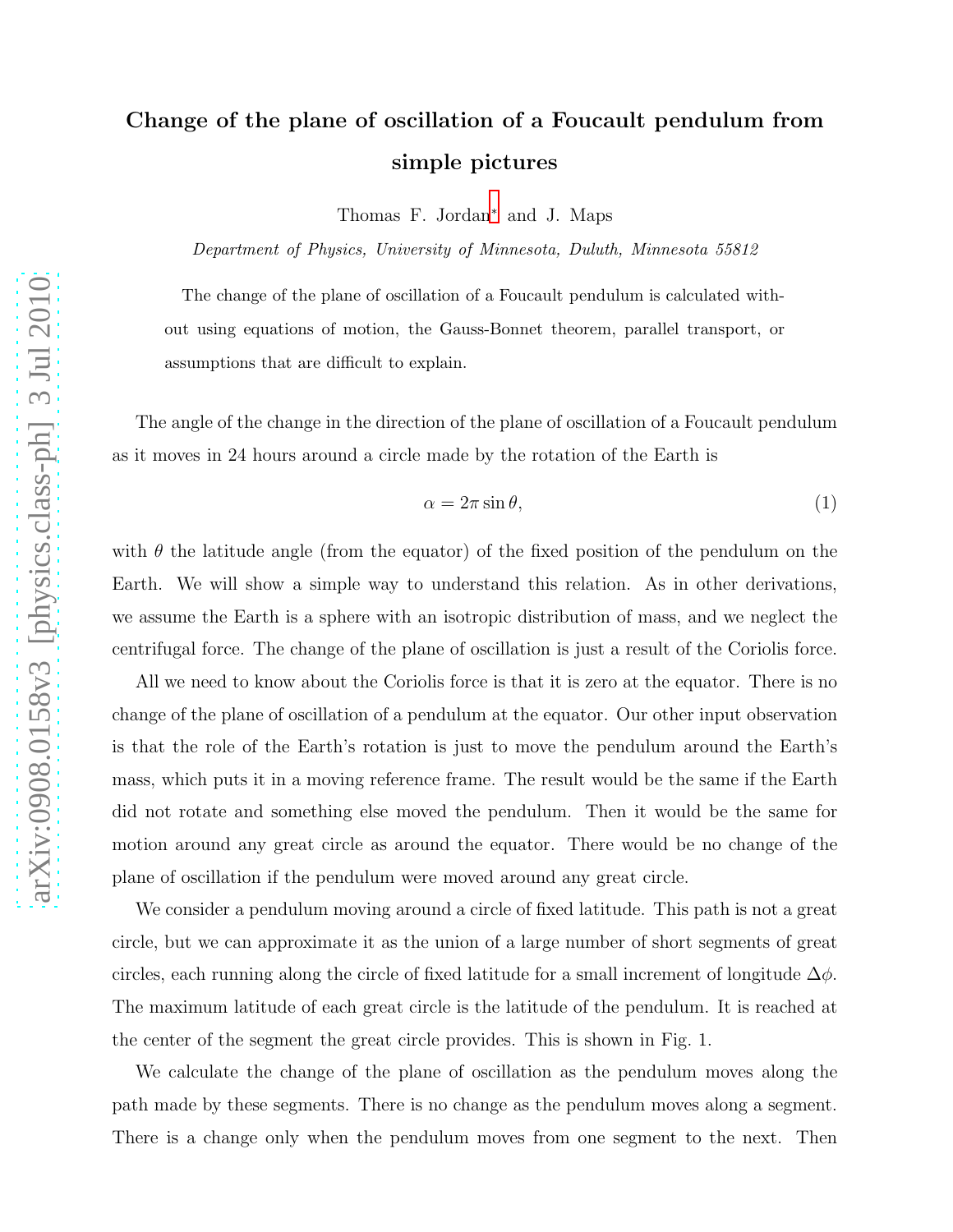the angle between the plane of oscillation and the path is changed by the angle between the two segments at the point where they meet. The change of the plane of oscillation as the pendulum moves along the path is the sum of these discrete changes. This part is the same as in derivations that go on to use the Gauss-Bonnet theorem.<sup>[1](#page-2-1)[,2](#page-2-2)</sup> We will use simpler mathematics.

The angle  $\Delta \alpha$  between two great circles at a point where they meet is the angle between the directions perpendicular to the planes of the two circles. For two great circles that reach the same maximum latitude at an angle  $\theta$  from the equator at points that differ in longitude by a small angle  $\Delta\phi$ , the angle  $\Delta\alpha$  is

<span id="page-1-1"></span>
$$
\Delta \alpha = \Delta \phi \sin \theta. \tag{2}
$$

This is easy to see. The angles  $\Delta\phi$  and  $\Delta\alpha$  are shown in Fig. 2. Rotation through the angle  $\Delta\phi$  around the axis of the Earth takes one great circle to the other. It takes the line through the center of the Earth perpendicular to the plane of one circle to the line through the center of the Earth perpendicular to the plane of the other circle. As a vector of length  $r$ on the first line is rotated to the other line, its tip moves through an arc of length  $\Delta\phi r \sin\theta$ , because its distance from the axis of the Earth is  $r \sin \theta$  (see Figs. 3 and 4). We can conclude that the angle between the lines is  $\Delta\phi$  sin  $\theta$  because the arc is almost a straight line when  $\Delta\phi$  is small.

The overall result is that  $\Delta\phi\sin\theta$  is the change in the direction of the plane of the Foucault pendulum as it moves through an angle  $\Delta\phi$  of longitude at latitude  $\theta$  from the equator. Since  $\sin \theta$  remains constant, this overall result holds for angles that are not small as well as for those that are. For a complete circle, made in 24 hours, the change in the direction of the plane of oscillation is given by Eq. [\(1\)](#page-0-0).

We can use equations to describe key points further. We take the center of the Earth to be the origin of our coordinate system, write  $x, y, z$  for unit vectors in the x, y, z directions, let the z axis run north along the axis of the Earth, and choose x and y axes so that the vector perpendicular to the first great circle is

<span id="page-1-0"></span>
$$
\mathbf{A} = r \sin \theta \mathbf{x} + r \cos \theta \mathbf{z}.\tag{3}
$$

This is shown in Fig. 3. The vector B perpendicular to the next great circle is obtained by rotating **A** through  $\Delta\phi$  around the z axis. To first order in  $\Delta\phi$ , it is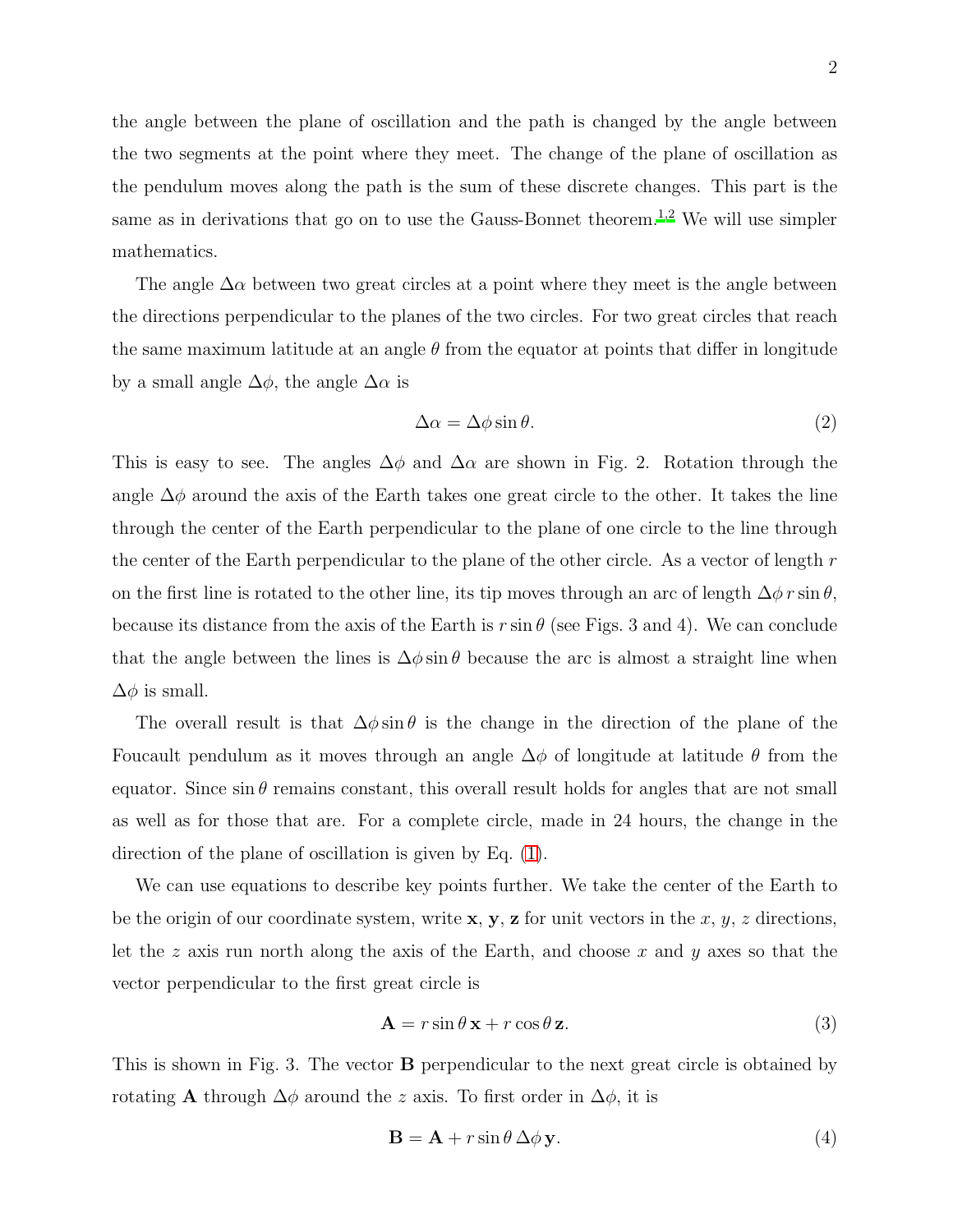The vectors **A** and **B** are shown in Fig. 4. Using Eq. [\(4\)](#page-1-0), we can calculate the angle  $\Delta \alpha$ between  ${\bf A}$  and  ${\bf B}$  from

$$
r^2 \Delta \alpha = |\mathbf{A} \times \mathbf{B}| = r^2 \sin \theta \, \Delta \phi,\tag{5}
$$

which gives Eq.  $(2)$ ,

At its base, built on a property of the Coriolis force, our derivation is firmly tied to the dynamics. It makes no assumptions beyond those made by the standard description<sup>[3](#page-2-3)</sup> that uses equations of motion. It does not require assumptions that are difficult to explain, as an alternative point of view like parallel transport does[.](#page-2-4)<sup>4</sup>

- <span id="page-2-0"></span><sup>∗</sup> Electronic address: [tjordan@d.umn.edu](mailto:tjordan@d.umn.edu)
- <span id="page-2-1"></span><sup>1</sup> F. Wilczek and A. Shapere, *Geometric Phases in Physics* (World Scientific, Singapore, 1989), pp. 3–4.
- <span id="page-2-2"></span><sup>2</sup> Jens von Bergmann and HsingChi von Bergmann, "Foucault pendulum through basic geometry," Am. J. Phys. **75**, 888-892 (2007).
- <span id="page-2-3"></span><sup>3</sup> J. R. Taylor, Classical Mechanics (University Science Books, Sausalito, 2004).
- <span id="page-2-4"></span><sup>4</sup> J. B. Hart, R. E. Miller, and R. L. Mills, "A simple geometric model for visualizing the motion of a Foucault pendulum," Am. J. Phys. 55, 67–70 (1987).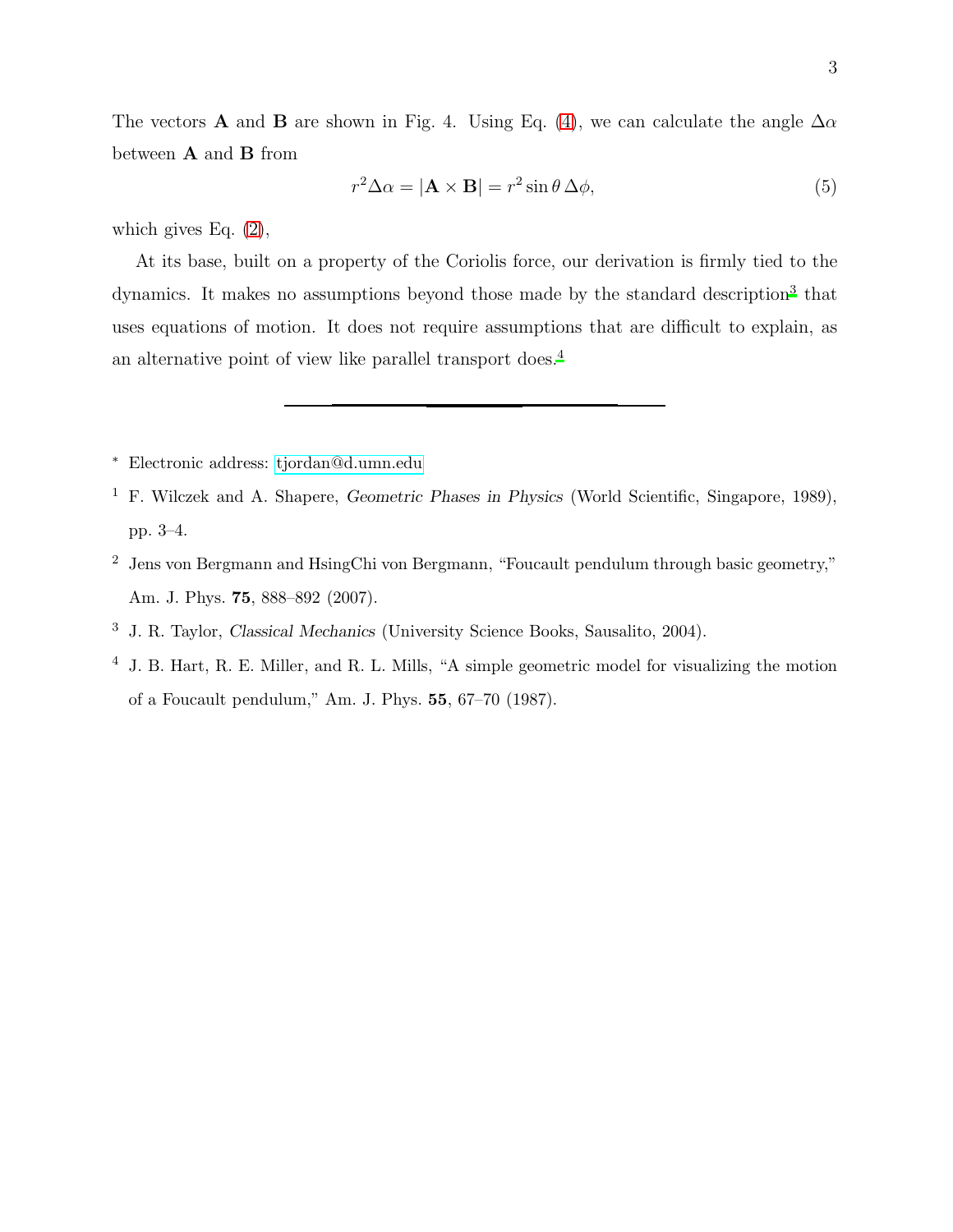

FIG. 1: A circle of fixed latitude approximated by segments of great circles.



FIG. 2: The angles  $\Delta\phi$  and  $\Delta\alpha$ . Rotation through  $\Delta\phi$  around the axis of the Earth takes one great circle to the next. The angle between the two great circles at the point where they meet is ∆α.